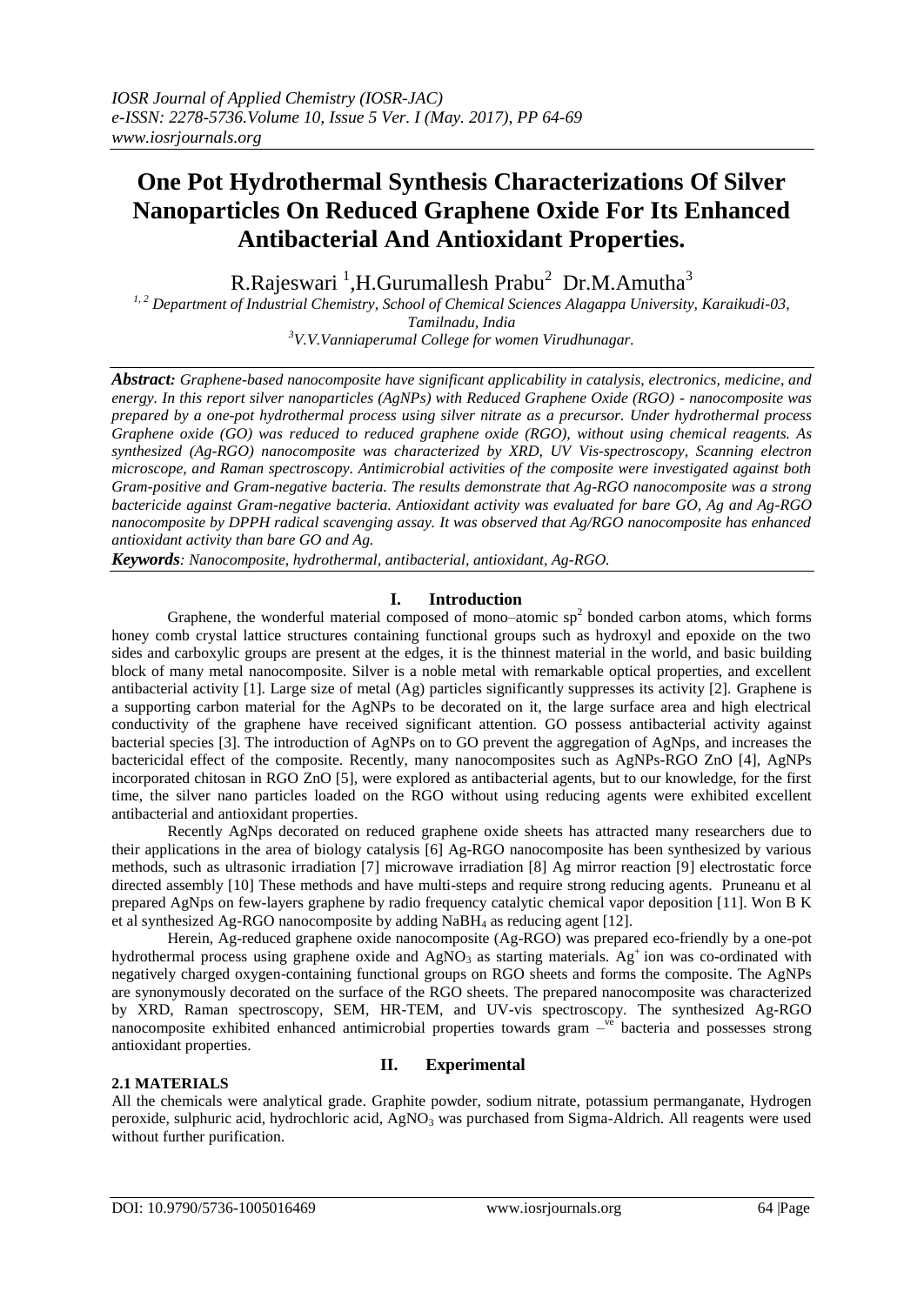## **2.2 PREPARATION OF Ag-RGO NANOCOMPOSITE**

In this work, Graphene oxide was prepared by modified hummer's method. Ag with reduced graphene oxide composite was prepared by the following procedure. 3mL of GO dispersion was allowed to sonicate for 1h. Then (50 mM) of required amount of  $AgNO<sub>3</sub>$  solution was slowly added into the GO suspension under continuous stirring for 1h. The contents were stirred for 2 h; the obtained slurry was transferred into a 50 mL Teflon–lined stainless steel autoclave and heated to 150 °C for 5h. After the reaction, the superannuated liquid was discarded and the precipitate was cooled to room temperature washed with water, centrifuged and dried in an oven at 60 °C and labeled as Ag-RGO composite.

## **2.3 CHARACTERIZATION**

The prepared composite was characterized by its crystal phases using an X-ray powder diffractometer (X'Pert PRO PAN Analytical diffractometer) of Cu Kα radiation (kα-50.15406 nm) with the scanning rate of 0.01° /step. Morphology of the composite was studied by scanning electron microscope (SEM). Working at a 20 kV accelerating voltage. UV-Vis spectra were recorded using JASCO-V-530 spectrophotometer. TEM image was obtained on a (PHILIPS CM 200) transmission electron microscope at an acceleration voltage of 200 kV. The composite was dispersed in ethanol solution and then transferred onto Cu/lacey carbon TEM grids. Raman spectra were obtained on a micro-Raman spectrometer employing a 514 nm laser beam.

## **2.4 ANTIBACTERIAL ASSESMENT**

In this study, *E. coli* (ATCC-23848), *P. vulgaris* (ATCC-27853), *S. aureus* (ATCC-25923) and *B. subtilis* (ATCC-11774), were used as the test organisms to evaluate the antimicrobial activity. The Antimicrobial activities of the prepared composite were examined, by agar well diffusion method. The microorganisms were grown overnight at 37˚C in 10 ml of Mueller-Hinton Broth for 24 hours. Mueller Hinton agar medium was seeded with 100 μl of the bacterial inoculum  $(1 \times 10^8 \text{ CFU/ml})$ . The impregnated circles containing the test (100 μg/ml) were set on the agar medium seeded with test microorganisms. The plates were then incubated at 37˚C for 24 hours to permit the growth of the microorganisms.

The cultures were adjusted with sterile saline solution to obtain turbidity comparable to the standard  $(1.0 \times 10^8 \text{ CFU/ml})$ . Petri dishes containing Mueller-Hinton agar were inoculated with the microbial suspensions. Chloramphenicol disc was used (standard antibacterial agent). The plates were incubated overnight at 37˚C for 24 hours and the diameter of any resulting zones of inhibition (mm) was measured. The plates containing the microorganisms and the composite were incubated at 37ºC for 24-48 h. The plates were examined; the diameter of the zone of inhibition was measured for each organism and expressed in millimeter.

## **2.5 Antioxidant activity**.

Free radicals are causing various human diseases such as diabetes, atherosclerosis, cancer, hypertension, alzheimer's parkinsonism and cirrhosis During oxidation the reactive oxygen species (ROS) and reactive nitrogen species (RNS) are produced in the cell and leads to tissue damage and cell death. Antioxidant plays an important role in the prevention and treatment of diseases by removing free radical intermediates and inhibits other oxidation reactions by being oxidized themselves. The radical scavenging activity of GO, Ag and Ag-RGO composite was examined against the model stable radicals 2, 2-diphenyl-1-picrylhydrazyl (DPPH). The scavenging sites are associated with the pristine graph.

# **2.6 DPPH radical scavenging assay**

DPPH free radical scavenging activity was examined for the prepared composite. Concentrations (50- 200 µg/ml) were added, at an equal volume of a methanolic solution of DPPH. The mixture was allowed to react at room temperature in the dark for 30 minutes. Ascorbic acid was used as a standard control. After 30 minutes, the absorbance (A) was measured at 518 nm and converted into the percentage antioxidant activity using the equation:  $% = [(A_0 - A_1)/A_0] \times 100$ . Where  $A_0$  was the absorbance of the control and  $A_1$  was the absorbance in the presence of composite.

# **III. Result And Discussion**

# **3.1 X-Ray diffraction analysis**

The X-Ray diffraction analyses were performed to examine the phase structure of GO and Ag-RGO nanocomposite. The synthesized GO displays a characteristic (002) peak at 11.9° after the hydrothermal process, the peak (002) shifted to a higher angle at about 23.3°, which clearly indicated the reduction of GO sheets. The diffraction peaks of the Ag-RGO nanocomposite are indexed as 38.1°, 44.42°, 64.5°,77.5°, corresponding to the crystal planes (111), (200), (220), and (311) indicated the presence of Ag metal in the composite (JCPDS card: 04-0783 [13].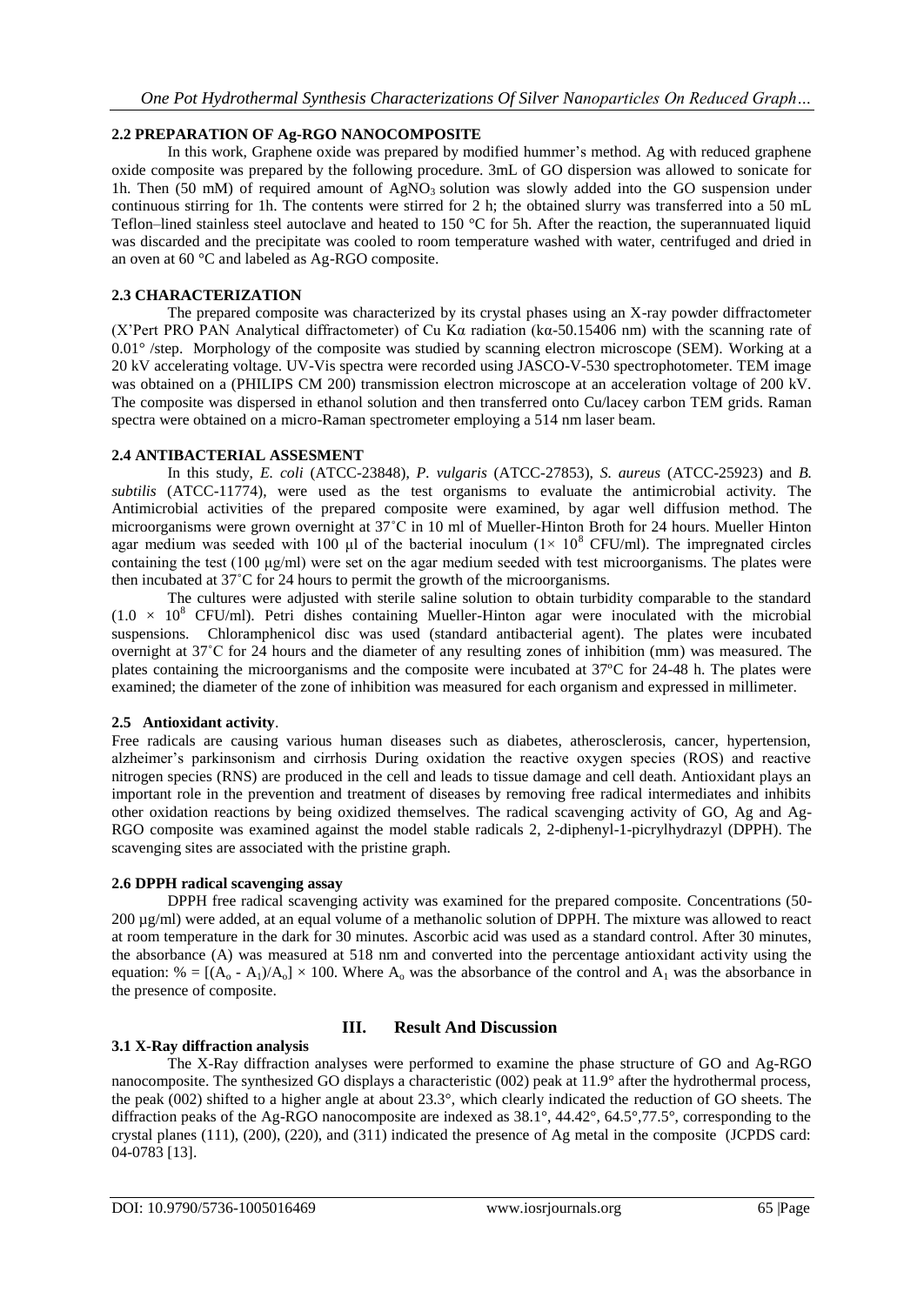

**Fig.1.** XRD patterns of GO and Ag-RGO nanocomposite.





**Fig.2.** Raman spectra of Ag-RGO nanocomposite

The Fig.2 shows the Raman spectra of Ag-RGO nanocomposite. The reduction of GO to RGO was confirmed by this spectra. It is noted that the composite exhibits a G band at  $1587 \text{cm}^{-1}$  and D band at  $1349 \text{cm}^{-1}$ , respectively. The intensity disorder ratio is higher after hydrothermal treatment (ID/IG=0.99) which further confirmed the reduction [14]. Raman spectra confirmed the formation of crystalline Ag with RGO during hydrothermal treatment.

#### **3.3 UV-Visible spectra**



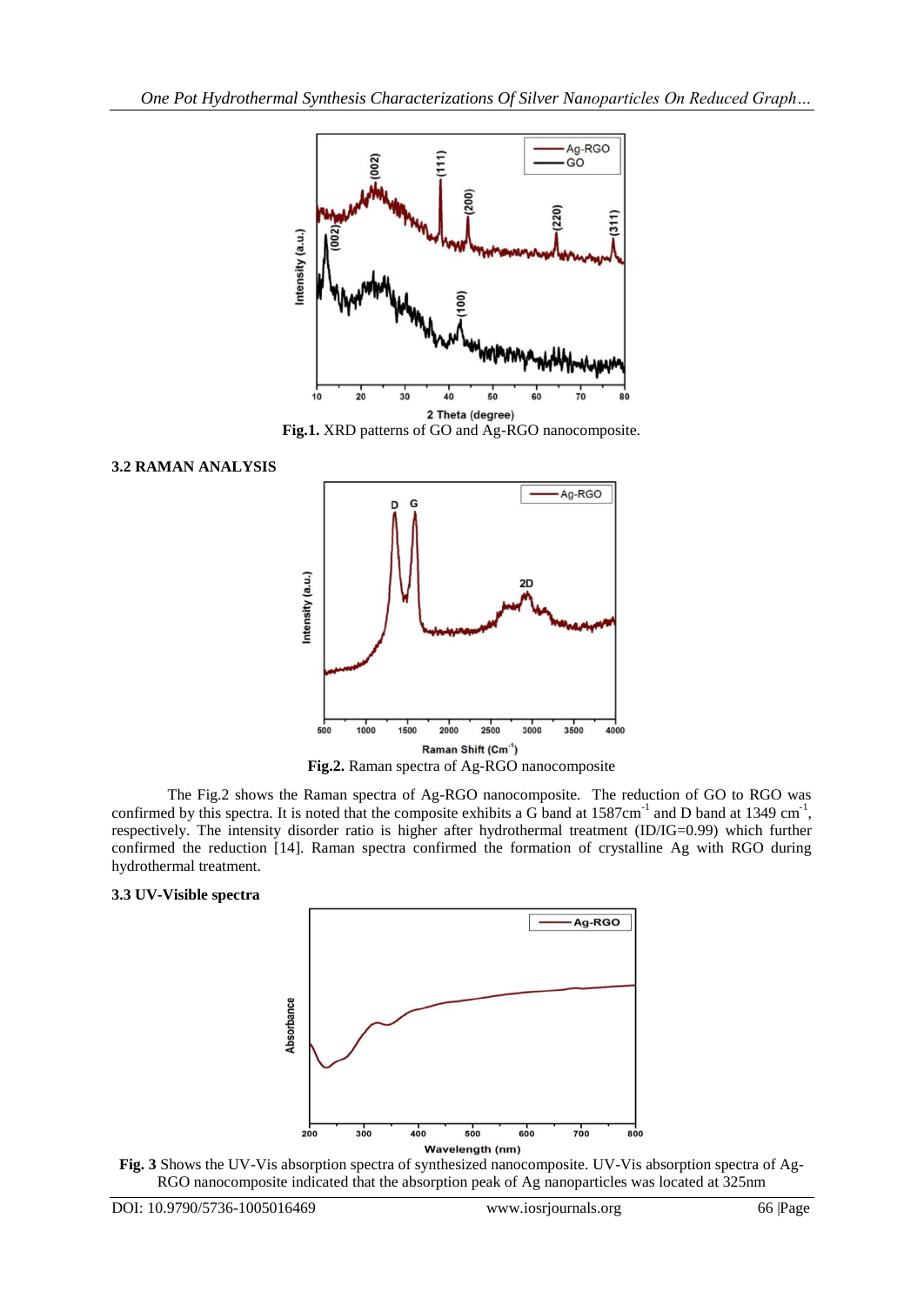## **3.4. SEM ANALYSIS**



**Fig.4.** (a,b) SEM images of Ag-RGO nanocomposite.

The morphology of the synthesized composite was observed by Scanning electron microscope (SEM). Fig. 4 (a,b) displays the SEM images of the nanocomposite. It exhibits a uniform decoration of AgNPs on the RGO sheets. The average particle size is about 21 nm. The re-stacking property of RGO sheets was prevented by the uniform distribution of AgNPs (15).

## **3.5 TEM ANALYSIS**



**Fig. 5**. HR-TEM images of Ag-RGO nanocomposite.

The TEM images of the synthesized nanocomposite clearly showed that the metal particles are monodispersed, spherical in nature; very few places have agglomeration [16]. The nanoparticles are crystalline in nature.

# **3.6 ANTIBACTERIAL ACTIVITY**

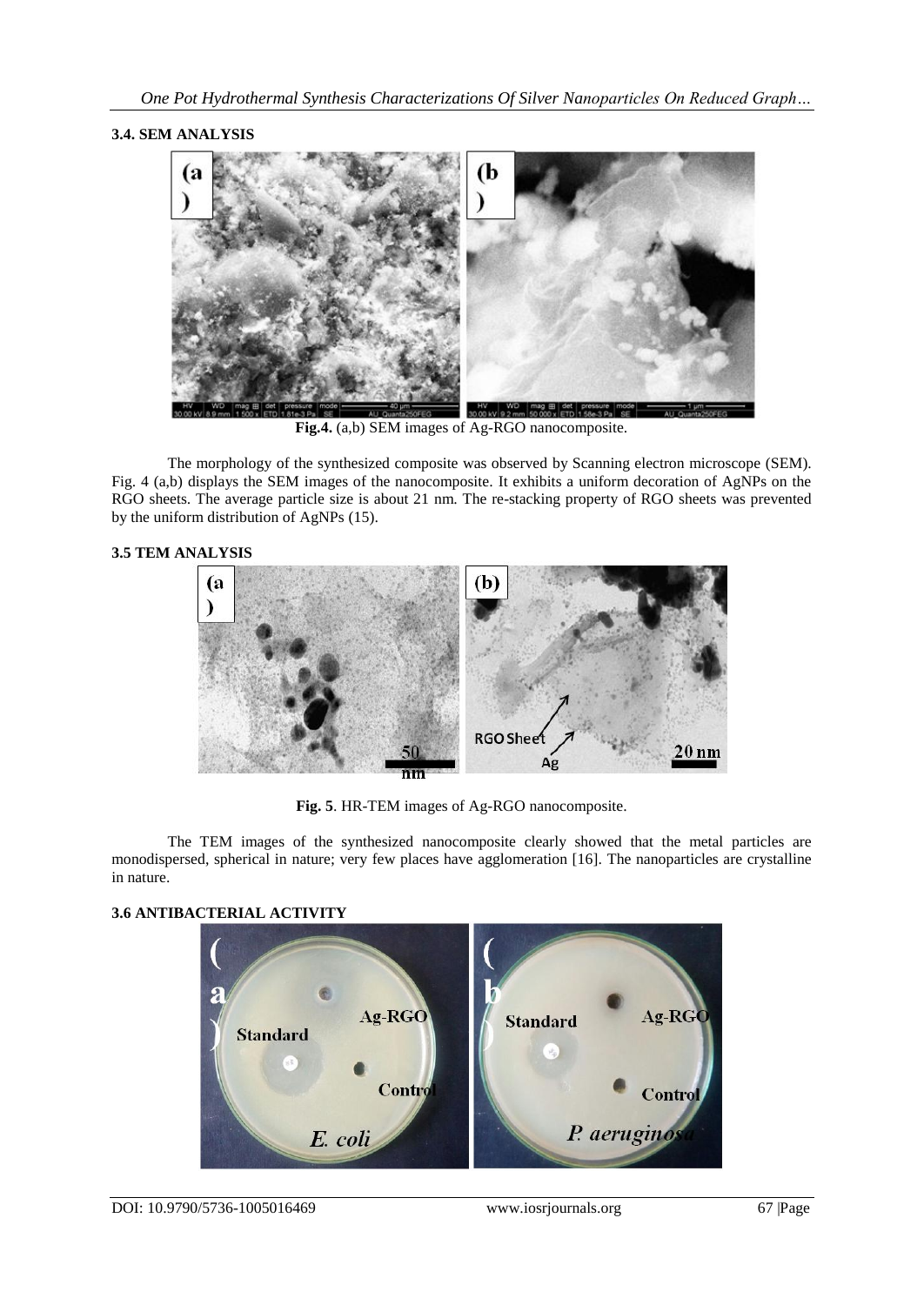The composite Ag-RGO was examined for antimicrobial activity against microorganisms using Chloramphenicol as a control. Maximum zone of inhibition was found to be gram – <sup>ive</sup> bacteria *E.Coli* (18mm), *P.vulgaris* (17mm).The mechanism of the antibacterial efficacy is explained as the positive charge on Ag+ ion depletes the negatively charged cell membrane of the microorganisms through the electrostatic attractions [17]. The composite accumulates in the bacterial membrane and cause the progressive release of lipopolysaccharide molecules and protein, which degrades the membrane structure and cause the death of the microorganism [18]. The mechanism of the interaction between the components is still unclear.



#### **3.7 DPPH radical scavenging assay**

DPPH free radical was widely used to examine the scavenging ability of the composite. The antioxidants present in the composite transfer an electron to neutralize the DPPH radical. It converts DPPH radical into 1, 1- diphenyl-2-picryl hydrazine [19] the reducing property of the composite is the significant indication for its antioxidant capacity. This reduction is determined by the color change. The activity of the DPPH radical was detected and compared with ascorbic acid the standard antioxidant.



#### **IV. Conclusion**

One-step hydrothermal synthesis was successfully developed for the preparation of Ag-RGO nanocomposite. The novelty of this method is that it did not require any reducing or stabilizing agent to reduce the graphene oxide. Hydrothermal method plays an important role in reduction of graphene oxide to RGO.The synthesized nanocomposite exhibited excellent antimicrobial activity towards gram -ive bacteria than bare GO. The nanocomposite possesses strong antioxidant property. It was examined by DPPH free radical assay. The graph showed that GO has a little antioxidant effect, whereas Ag-RGO has a strong effect. Our present work